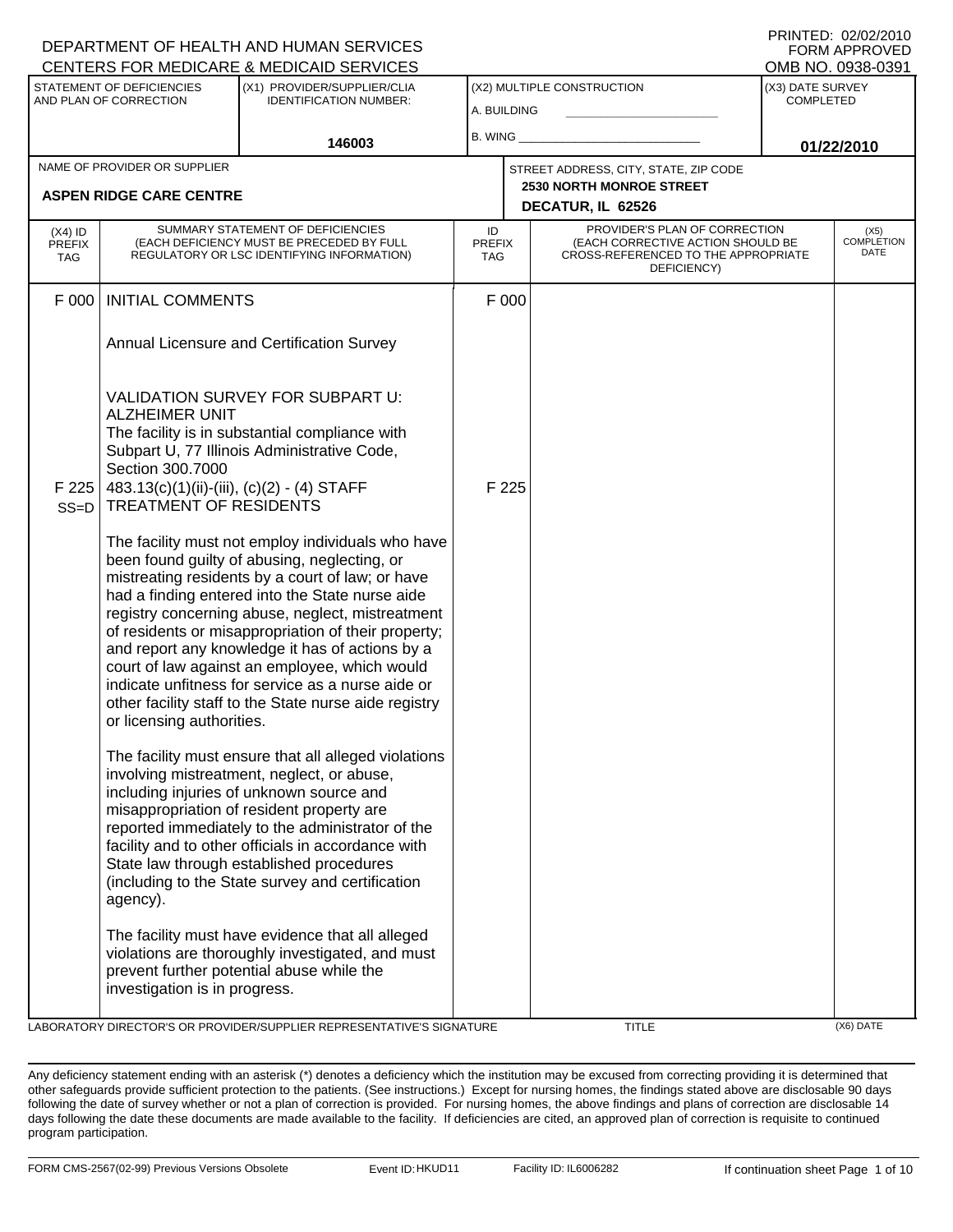| DEPARTMENT OF HEALTH AND HUMAN SERVICES<br>CENTERS FOR MEDICARE & MEDICAID SERVICES                                                                                                   |                                                                                                                                                                                                                                                                                                                                                                                                                                                                                                                                                                                                                                                                                                                                                                                                                                                                                                                                                                                                                                                                                                                                                                                                                                                                                                                                                                                                     |                                   |       |                                                                                                                          |                                      | FNINIED. UZIUZIZUTU<br><b>FORM APPROVED</b><br>OMB NO. 0938-0391 |
|---------------------------------------------------------------------------------------------------------------------------------------------------------------------------------------|-----------------------------------------------------------------------------------------------------------------------------------------------------------------------------------------------------------------------------------------------------------------------------------------------------------------------------------------------------------------------------------------------------------------------------------------------------------------------------------------------------------------------------------------------------------------------------------------------------------------------------------------------------------------------------------------------------------------------------------------------------------------------------------------------------------------------------------------------------------------------------------------------------------------------------------------------------------------------------------------------------------------------------------------------------------------------------------------------------------------------------------------------------------------------------------------------------------------------------------------------------------------------------------------------------------------------------------------------------------------------------------------------------|-----------------------------------|-------|--------------------------------------------------------------------------------------------------------------------------|--------------------------------------|------------------------------------------------------------------|
| STATEMENT OF DEFICIENCIES<br>AND PLAN OF CORRECTION                                                                                                                                   | (X1) PROVIDER/SUPPLIER/CLIA<br><b>IDENTIFICATION NUMBER:</b>                                                                                                                                                                                                                                                                                                                                                                                                                                                                                                                                                                                                                                                                                                                                                                                                                                                                                                                                                                                                                                                                                                                                                                                                                                                                                                                                        | A. BUILDING                       |       | (X2) MULTIPLE CONSTRUCTION                                                                                               | (X3) DATE SURVEY<br><b>COMPLETED</b> |                                                                  |
|                                                                                                                                                                                       | 146003                                                                                                                                                                                                                                                                                                                                                                                                                                                                                                                                                                                                                                                                                                                                                                                                                                                                                                                                                                                                                                                                                                                                                                                                                                                                                                                                                                                              | B. WING                           |       |                                                                                                                          |                                      | 01/22/2010                                                       |
| NAME OF PROVIDER OR SUPPLIER<br><b>ASPEN RIDGE CARE CENTRE</b>                                                                                                                        |                                                                                                                                                                                                                                                                                                                                                                                                                                                                                                                                                                                                                                                                                                                                                                                                                                                                                                                                                                                                                                                                                                                                                                                                                                                                                                                                                                                                     |                                   |       | STREET ADDRESS, CITY, STATE, ZIP CODE<br><b>2530 NORTH MONROE STREET</b><br>DECATUR, IL 62526                            |                                      |                                                                  |
| $(X4)$ ID<br><b>PREFIX</b><br><b>TAG</b>                                                                                                                                              | SUMMARY STATEMENT OF DEFICIENCIES<br>(EACH DEFICIENCY MUST BE PRECEDED BY FULL<br>REGULATORY OR LSC IDENTIFYING INFORMATION)                                                                                                                                                                                                                                                                                                                                                                                                                                                                                                                                                                                                                                                                                                                                                                                                                                                                                                                                                                                                                                                                                                                                                                                                                                                                        | ID<br><b>PREFIX</b><br><b>TAG</b> |       | PROVIDER'S PLAN OF CORRECTION<br>(EACH CORRECTIVE ACTION SHOULD BE<br>CROSS-REFERENCED TO THE APPROPRIATE<br>DEFICIENCY) |                                      | (X5)<br><b>COMPLETION</b><br>DATE                                |
| F 225<br>Continued From page 1<br>to the administrator or his designated<br>representative and to other officials in<br>taken.<br>by:<br>sampled residents, R26.<br>Findings include: | The results of all investigations must be reported<br>accordance with State law (including to the State<br>survey and certification agency) within 5 working<br>days of the incident, and if the alleged violation is<br>verified appropriate corrective action must be<br>This REQUIREMENT is not met as evidenced<br>Based on interview and record review the facility<br>failed to ensure that a resident's allegation of<br>abuse was treated as an allegation, reported to<br>the State Survey and Certification agency, and<br>thoroughly investigated so as to ensure that the<br>resident was protected from potential further<br>abuse. This failure was identified for one of 26<br>R26's Social Service Progress notes dated<br>12-27-09 and completed by E7, Certified Nurse<br>Aide/Resident & Family Services Coordinator,<br>document "Writer was called into (R26's) room by<br>resident's CNA (Certified Nurse Aide), resident<br>was upset and crying. When writer asked (R26)<br>what was wrong (R26) stated that someone was<br>mean to her, when asked who she refused to<br>say, (R26) said a staff member called her a 'bit<br>and a fat a' (R26) said it was someone on<br>days. I (E7) asked (R26) several times who was<br>treating her badly she still refused to saysaid<br>she would tell me tomorrow(R26) said forget it,<br>it didn't happen I just want to go home" |                                   | F 225 |                                                                                                                          |                                      |                                                                  |

FORM CMS-2567(02-99) Previous Versions Obsolete Event ID: HKUD11 Facility ID: IL6006282 If continuation sheet Page 2 of 10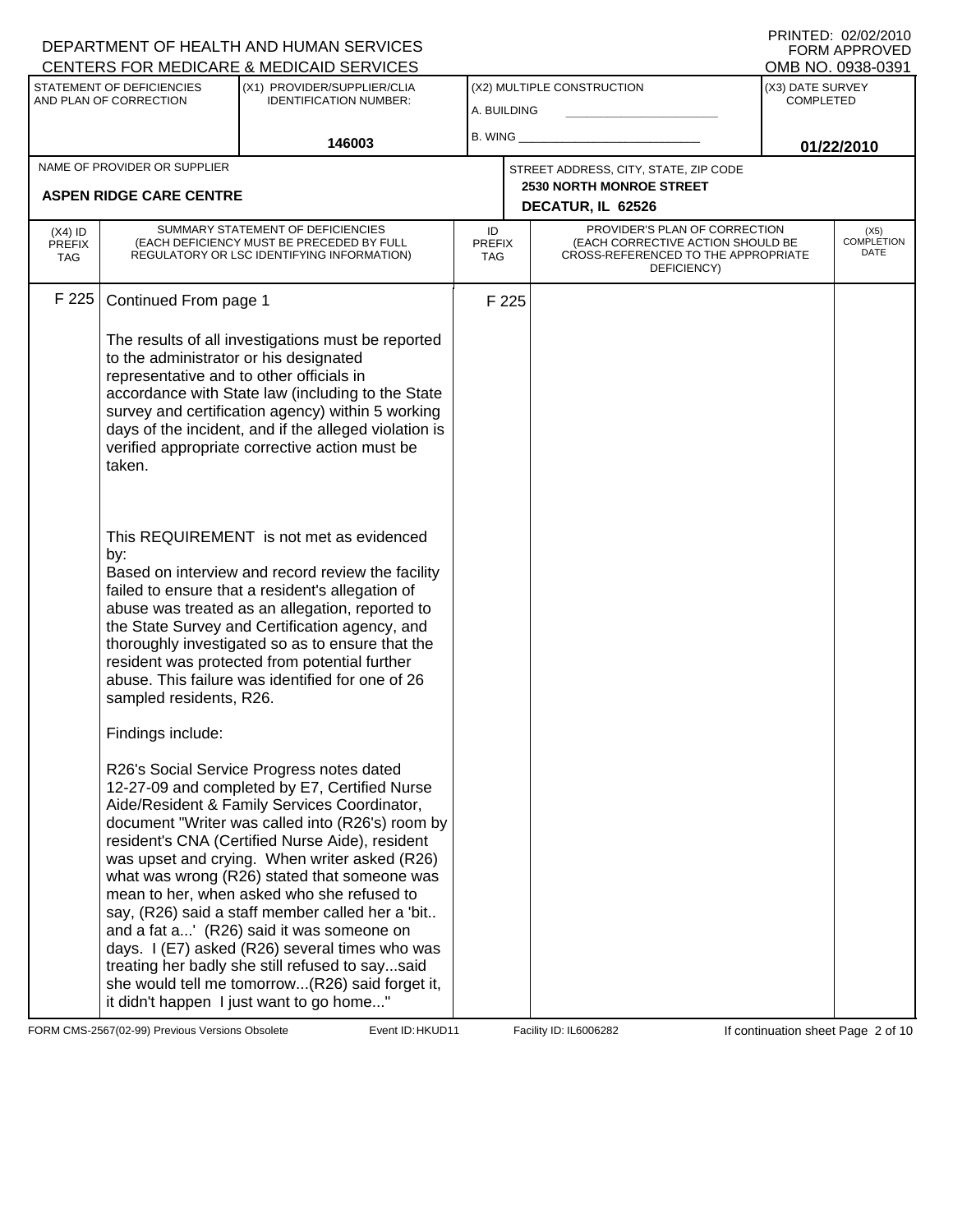|                                          |                                                                                   | DEPARTMENT OF HEALTH AND HUMAN SERVICES<br>CENTERS FOR MEDICARE & MEDICAID SERVICES                                                                                                                                                                                                                                                                                                                                                                                                                                                                                                                                                                                                                                                                                                                                                                                                                                                                                                                                                                                                                                                                                                                                                                                                                                                                                                                                                                                                                                                                                                                                                                                                                                                                        |                            |       |                                                                                                                          |                                      | FNINTED. UZIUZIZUTU<br><b>FORM APPROVED</b><br>OMB NO. 0938-0391 |
|------------------------------------------|-----------------------------------------------------------------------------------|------------------------------------------------------------------------------------------------------------------------------------------------------------------------------------------------------------------------------------------------------------------------------------------------------------------------------------------------------------------------------------------------------------------------------------------------------------------------------------------------------------------------------------------------------------------------------------------------------------------------------------------------------------------------------------------------------------------------------------------------------------------------------------------------------------------------------------------------------------------------------------------------------------------------------------------------------------------------------------------------------------------------------------------------------------------------------------------------------------------------------------------------------------------------------------------------------------------------------------------------------------------------------------------------------------------------------------------------------------------------------------------------------------------------------------------------------------------------------------------------------------------------------------------------------------------------------------------------------------------------------------------------------------------------------------------------------------------------------------------------------------|----------------------------|-------|--------------------------------------------------------------------------------------------------------------------------|--------------------------------------|------------------------------------------------------------------|
|                                          | STATEMENT OF DEFICIENCIES<br>AND PLAN OF CORRECTION                               | (X1) PROVIDER/SUPPLIER/CLIA<br><b>IDENTIFICATION NUMBER:</b>                                                                                                                                                                                                                                                                                                                                                                                                                                                                                                                                                                                                                                                                                                                                                                                                                                                                                                                                                                                                                                                                                                                                                                                                                                                                                                                                                                                                                                                                                                                                                                                                                                                                                               | A. BUILDING                |       | (X2) MULTIPLE CONSTRUCTION                                                                                               | (X3) DATE SURVEY<br><b>COMPLETED</b> |                                                                  |
|                                          |                                                                                   | 146003                                                                                                                                                                                                                                                                                                                                                                                                                                                                                                                                                                                                                                                                                                                                                                                                                                                                                                                                                                                                                                                                                                                                                                                                                                                                                                                                                                                                                                                                                                                                                                                                                                                                                                                                                     | B. WING                    |       |                                                                                                                          |                                      | 01/22/2010                                                       |
|                                          | NAME OF PROVIDER OR SUPPLIER<br><b>ASPEN RIDGE CARE CENTRE</b>                    |                                                                                                                                                                                                                                                                                                                                                                                                                                                                                                                                                                                                                                                                                                                                                                                                                                                                                                                                                                                                                                                                                                                                                                                                                                                                                                                                                                                                                                                                                                                                                                                                                                                                                                                                                            |                            |       | STREET ADDRESS, CITY, STATE, ZIP CODE<br><b>2530 NORTH MONROE STREET</b><br>DECATUR, IL 62526                            |                                      |                                                                  |
| $(X4)$ ID<br><b>PREFIX</b><br><b>TAG</b> |                                                                                   | SUMMARY STATEMENT OF DEFICIENCIES<br>(EACH DEFICIENCY MUST BE PRECEDED BY FULL<br>REGULATORY OR LSC IDENTIFYING INFORMATION)                                                                                                                                                                                                                                                                                                                                                                                                                                                                                                                                                                                                                                                                                                                                                                                                                                                                                                                                                                                                                                                                                                                                                                                                                                                                                                                                                                                                                                                                                                                                                                                                                               | ID<br><b>PREFIX</b><br>TAG |       | PROVIDER'S PLAN OF CORRECTION<br>(EACH CORRECTIVE ACTION SHOULD BE<br>CROSS-REFERENCED TO THE APPROPRIATE<br>DEFICIENCY) |                                      | (X5)<br><b>COMPLETION</b><br>DATE                                |
| F 225                                    | Continued From page 2<br>R <sub>26</sub> .<br>the alleged perpetrator was but was | E7 stated on 1-21-10 at 4 p.m. that she recalled<br>the situation and upon receiving the allegation<br>during the 2nd shift, immediately contacted E1,<br>Administrator by using her mobile phone. E7<br>stated that she provided E1 with details including<br>R26's state of mind (crying), the allegation of<br>being mistreated by a day shift staff member,<br>R26's refusals to divulge the alleged perpetrator,<br>and R26's recantation of the allegation. E7 stated<br>that she immediately interviewed other potential<br>resident witnesses on the unit. E7 stated that she<br>spoke to the nurse on the unit about the<br>allegation at this time. E7 stated that no other<br>potential staff or visitor witnesses were<br>interviewed by her. E7 stated she did return to<br>speak with R26 on 12-28-09 but did not<br>document the content of the interview. E7 stated<br>she asked R26 about the previous day's<br>conversation and R26 replied that she had no<br>recollection. E7 stated that she did not attempt to<br>refresh R26's recollection of the allegation nor did<br>she attempt to determine who the alleged<br>perpetrator was during the conversation with<br>E1, Administrator stated on 1-21-10 at 1:30 p.m.<br>that she was made aware of the allegation<br>immediately by E7 on 12-27-09. E1 stated that<br>E7 remained with R26 while she advised E7 on<br>how to proceed with the investigation. E1 stated<br>that E7 repeatedly attempted to determine who<br>unsuccessful. E1 stated that she did not view the<br>allegation truly as an allegation of abuse but<br>rather a manifestation of her behaviors. E1<br>stated that since R26 recanted her allegation<br>after being questioned, and given R26's 'history |                            | F 225 |                                                                                                                          |                                      |                                                                  |
|                                          |                                                                                   | of making false accusations', she did not view it                                                                                                                                                                                                                                                                                                                                                                                                                                                                                                                                                                                                                                                                                                                                                                                                                                                                                                                                                                                                                                                                                                                                                                                                                                                                                                                                                                                                                                                                                                                                                                                                                                                                                                          |                            |       |                                                                                                                          |                                      |                                                                  |

FORM CMS-2567(02-99) Previous Versions Obsolete Event ID: HKUD11 Facility ID: IL6006282 If continuation sheet Page 3 of 10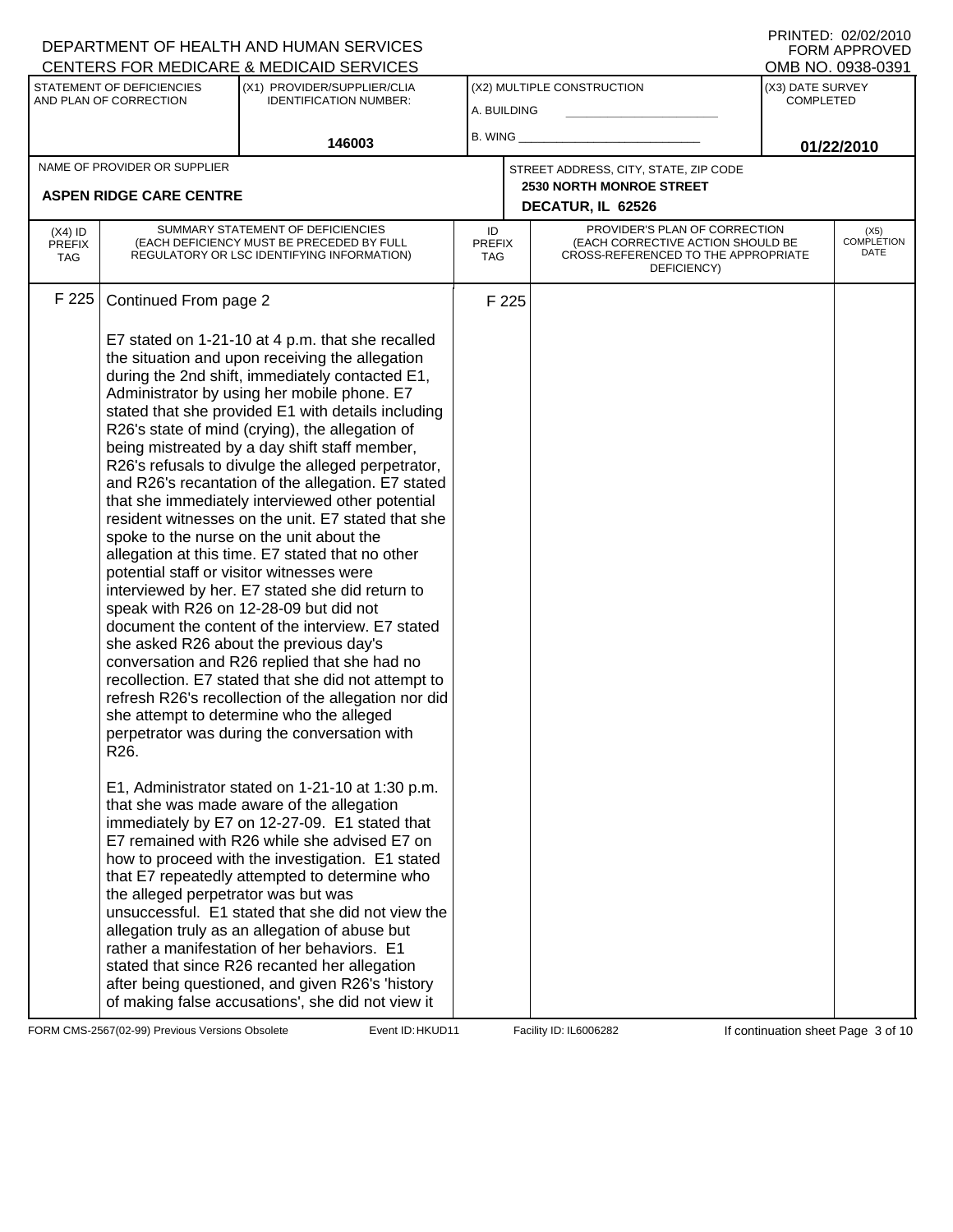|                                          |                                                                                                                                                                                        | DEPARTMENT OF HEALTH AND HUMAN SERVICES<br>CENTERS FOR MEDICARE & MEDICAID SERVICES                                                                                                                                                                                                                                                                                                                                                                                                                                                                                                                                                                                                                                                                                                                                                                                                                                                                                                                                                                                                                                                                                                                                                                                                                                                                                                                                                                                                                                                                                            |                            |       |                                                                                                                          |                                      | FNINIED. UZUZIZUIU<br><b>FORM APPROVED</b><br>OMB NO. 0938-0391 |
|------------------------------------------|----------------------------------------------------------------------------------------------------------------------------------------------------------------------------------------|--------------------------------------------------------------------------------------------------------------------------------------------------------------------------------------------------------------------------------------------------------------------------------------------------------------------------------------------------------------------------------------------------------------------------------------------------------------------------------------------------------------------------------------------------------------------------------------------------------------------------------------------------------------------------------------------------------------------------------------------------------------------------------------------------------------------------------------------------------------------------------------------------------------------------------------------------------------------------------------------------------------------------------------------------------------------------------------------------------------------------------------------------------------------------------------------------------------------------------------------------------------------------------------------------------------------------------------------------------------------------------------------------------------------------------------------------------------------------------------------------------------------------------------------------------------------------------|----------------------------|-------|--------------------------------------------------------------------------------------------------------------------------|--------------------------------------|-----------------------------------------------------------------|
|                                          | STATEMENT OF DEFICIENCIES<br>AND PLAN OF CORRECTION                                                                                                                                    | (X1) PROVIDER/SUPPLIER/CLIA<br><b>IDENTIFICATION NUMBER:</b>                                                                                                                                                                                                                                                                                                                                                                                                                                                                                                                                                                                                                                                                                                                                                                                                                                                                                                                                                                                                                                                                                                                                                                                                                                                                                                                                                                                                                                                                                                                   | A. BUILDING                |       | (X2) MULTIPLE CONSTRUCTION                                                                                               | (X3) DATE SURVEY<br><b>COMPLETED</b> |                                                                 |
|                                          |                                                                                                                                                                                        | 146003                                                                                                                                                                                                                                                                                                                                                                                                                                                                                                                                                                                                                                                                                                                                                                                                                                                                                                                                                                                                                                                                                                                                                                                                                                                                                                                                                                                                                                                                                                                                                                         | B. WING                    |       |                                                                                                                          |                                      | 01/22/2010                                                      |
|                                          | NAME OF PROVIDER OR SUPPLIER<br><b>ASPEN RIDGE CARE CENTRE</b>                                                                                                                         |                                                                                                                                                                                                                                                                                                                                                                                                                                                                                                                                                                                                                                                                                                                                                                                                                                                                                                                                                                                                                                                                                                                                                                                                                                                                                                                                                                                                                                                                                                                                                                                |                            |       | STREET ADDRESS, CITY, STATE, ZIP CODE<br><b>2530 NORTH MONROE STREET</b><br>DECATUR, IL 62526                            |                                      |                                                                 |
| $(X4)$ ID<br><b>PREFIX</b><br><b>TAG</b> |                                                                                                                                                                                        | SUMMARY STATEMENT OF DEFICIENCIES<br>(EACH DEFICIENCY MUST BE PRECEDED BY FULL<br>REGULATORY OR LSC IDENTIFYING INFORMATION)                                                                                                                                                                                                                                                                                                                                                                                                                                                                                                                                                                                                                                                                                                                                                                                                                                                                                                                                                                                                                                                                                                                                                                                                                                                                                                                                                                                                                                                   | ID<br><b>PREFIX</b><br>TAG |       | PROVIDER'S PLAN OF CORRECTION<br>(EACH CORRECTIVE ACTION SHOULD BE<br>CROSS-REFERENCED TO THE APPROPRIATE<br>DEFICIENCY) |                                      | (X5)<br><b>COMPLETION</b><br>DATE                               |
| F 225                                    | Continued From page 3<br>to be valid and opted to not proceed.<br>cognitively impaired.<br>mistreatment while the investigation is<br>there is reasonable cause to suspect<br>be sent" | E1 stated that R26's allegation of mistreatment<br>was not reported to the Illinois Department of<br>Public Health and stated that an investigative<br>report was never assembled and transmitted to<br>the Department. E1 stated and provided<br>documentation on 1-21-10 at 4:30 p.m. that<br>potential staff witnesses on 'days' or first shift<br>were not interviewed until 12-29-09, 2 days after<br>R26's allegation of mistreatment, thereby placing<br>R26 at risk for potential further abuse. E1 stated<br>no alleged perpetrator was ever identified.<br>The most recent Physician's Orders dated<br>January of 2010 indicate R26 has diagnoses of<br>Encephalopathy, Depression, and Pseudo<br>Cerebral Palsy. The most recent Minimum Data<br>Set (MDS)dated 12/16/10 shows R26 is not<br>ambulatory and is total care for all Activities of<br>Daily Living. R26 is shown by the MDS to be<br>The facility Abuse Prevention Program policy<br>states (in part) that "employees are required to<br>report any occurrences of potential mistreatment<br>they observe, hear about, or suspect to a<br>supervisor or the administrator". The policy also<br>states "the facility will take steps to prevent<br>underway". This policy states that "If, during the<br>course of an incident investigation, the<br>Administrator or designee has determined that<br>mistreatment has occurred, the resident's<br>representative and the Department of Public<br>Health office shall be called Within twenty-four<br>hours after the occurrence a written report shall |                            | F 225 |                                                                                                                          |                                      |                                                                 |

FORM CMS-2567(02-99) Previous Versions Obsolete Event ID: HKUD11 Facility ID: IL6006282 If continuation sheet Page 4 of 10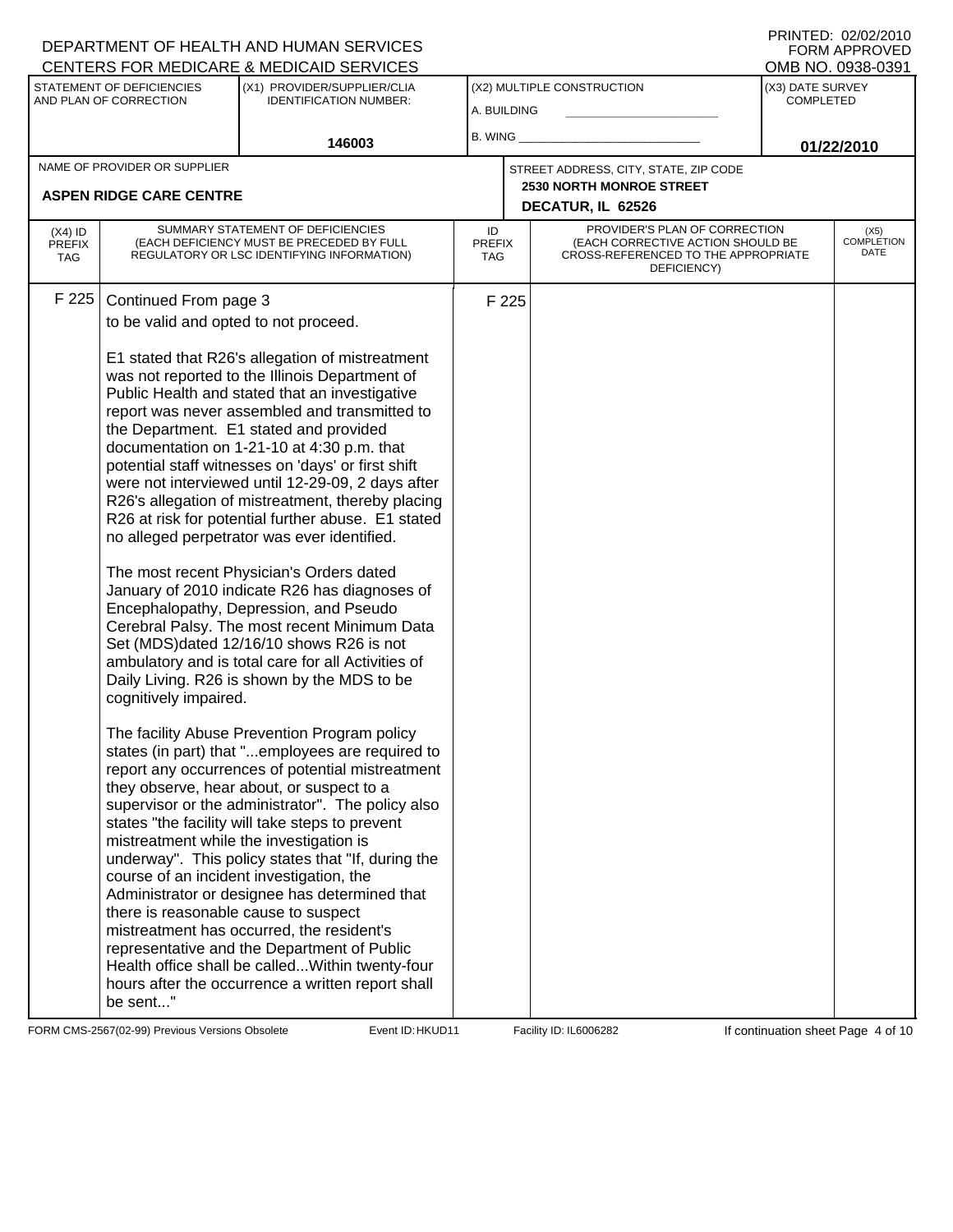|                                          |                                                                                          | DEPARTMENT OF HEALTH AND HUMAN SERVICES<br>CENTERS FOR MEDICARE & MEDICAID SERVICES                                                                                                                                                                                                                                                                                                                                                                                                                                                                                                                                                                                                                             |                            |                                                                                                                          |                                      | FORM APPROVED<br>OMB NO. 0938-0391 |
|------------------------------------------|------------------------------------------------------------------------------------------|-----------------------------------------------------------------------------------------------------------------------------------------------------------------------------------------------------------------------------------------------------------------------------------------------------------------------------------------------------------------------------------------------------------------------------------------------------------------------------------------------------------------------------------------------------------------------------------------------------------------------------------------------------------------------------------------------------------------|----------------------------|--------------------------------------------------------------------------------------------------------------------------|--------------------------------------|------------------------------------|
|                                          | STATEMENT OF DEFICIENCIES<br>AND PLAN OF CORRECTION                                      | (X1) PROVIDER/SUPPLIER/CLIA<br><b>IDENTIFICATION NUMBER:</b>                                                                                                                                                                                                                                                                                                                                                                                                                                                                                                                                                                                                                                                    | A. BUILDING                | (X2) MULTIPLE CONSTRUCTION                                                                                               | (X3) DATE SURVEY<br><b>COMPLETED</b> |                                    |
|                                          |                                                                                          | 146003                                                                                                                                                                                                                                                                                                                                                                                                                                                                                                                                                                                                                                                                                                          | B. WING                    |                                                                                                                          |                                      | 01/22/2010                         |
|                                          | NAME OF PROVIDER OR SUPPLIER                                                             |                                                                                                                                                                                                                                                                                                                                                                                                                                                                                                                                                                                                                                                                                                                 |                            | STREET ADDRESS, CITY, STATE, ZIP CODE                                                                                    |                                      |                                    |
|                                          | <b>ASPEN RIDGE CARE CENTRE</b>                                                           |                                                                                                                                                                                                                                                                                                                                                                                                                                                                                                                                                                                                                                                                                                                 |                            | 2530 NORTH MONROE STREET<br>DECATUR, IL 62526                                                                            |                                      |                                    |
| $(X4)$ ID<br><b>PREFIX</b><br><b>TAG</b> |                                                                                          | SUMMARY STATEMENT OF DEFICIENCIES<br>(EACH DEFICIENCY MUST BE PRECEDED BY FULL<br>REGULATORY OR LSC IDENTIFYING INFORMATION)                                                                                                                                                                                                                                                                                                                                                                                                                                                                                                                                                                                    | ID<br><b>PREFIX</b><br>TAG | PROVIDER'S PLAN OF CORRECTION<br>(EACH CORRECTIVE ACTION SHOULD BE<br>CROSS-REFERENCED TO THE APPROPRIATE<br>DEFICIENCY) |                                      | (X5)<br><b>COMPLETION</b><br>DATE  |
| F 225                                    | Continued From page 4                                                                    |                                                                                                                                                                                                                                                                                                                                                                                                                                                                                                                                                                                                                                                                                                                 | F 225                      |                                                                                                                          |                                      |                                    |
| F 322<br>$SS=D$                          | the conclusions of the investigation in<br>incident."<br>possible, normal eating skills. | The policy continues "the investigator will report<br>writingand the Administrator or designee is then<br>responsible for forwarding a final written report of<br>the results of the investigation and of any<br>corrective action taken to the Department of<br>Public Health within five working days of the<br>483.25(g)(2) NASO-GASTRIC TUBES<br>Based on the comprehensive assessment of a<br>resident, the facility must ensure that a resident<br>who is fed by a naso-gastric or gastrostomy tube<br>receives the appropriate treatment and services<br>to prevent aspiration pneumonia, diarrhea,<br>vomiting, dehydration, metabolic abnormalities,<br>and nasal-pharyngeal ulcers and to restore, if | F 322                      |                                                                                                                          |                                      |                                    |
|                                          | by:<br>Findings include:                                                                 | This REQUIREMENT is not met as evidenced<br>Based on observation, record review and<br>interview, staff failed to ensure that R27, one of<br>two residents sampled for gastrostomy feedings,<br>received the correct amount of enteral feeding.<br>R27's Quarterly Nutritional Assessment dated<br>5/26/09 lists a usual body weight range of 97-<br>132 pounds (#), with a weight of 97.6#. R27's<br>Quarterly Nutritional Progress Notes dated<br>6/29/09 shows R27 had a gastrostomy tube<br>placed due to poor appetite and oral intake of 20<br>to 50% at meals. The entry lists a body weight of<br>86# and an order for Fibersource HN (High<br>Nitrogen) to run at 75 cubic centimeters (cc) for        |                            |                                                                                                                          |                                      |                                    |

FORM CMS-2567(02-99) Previous Versions Obsolete Event ID: HKUD11 Facility ID: IL6006282 If continuation sheet Page 5 of 10

DEPARTMENT OF HEALTH AND HUMAN SERVICES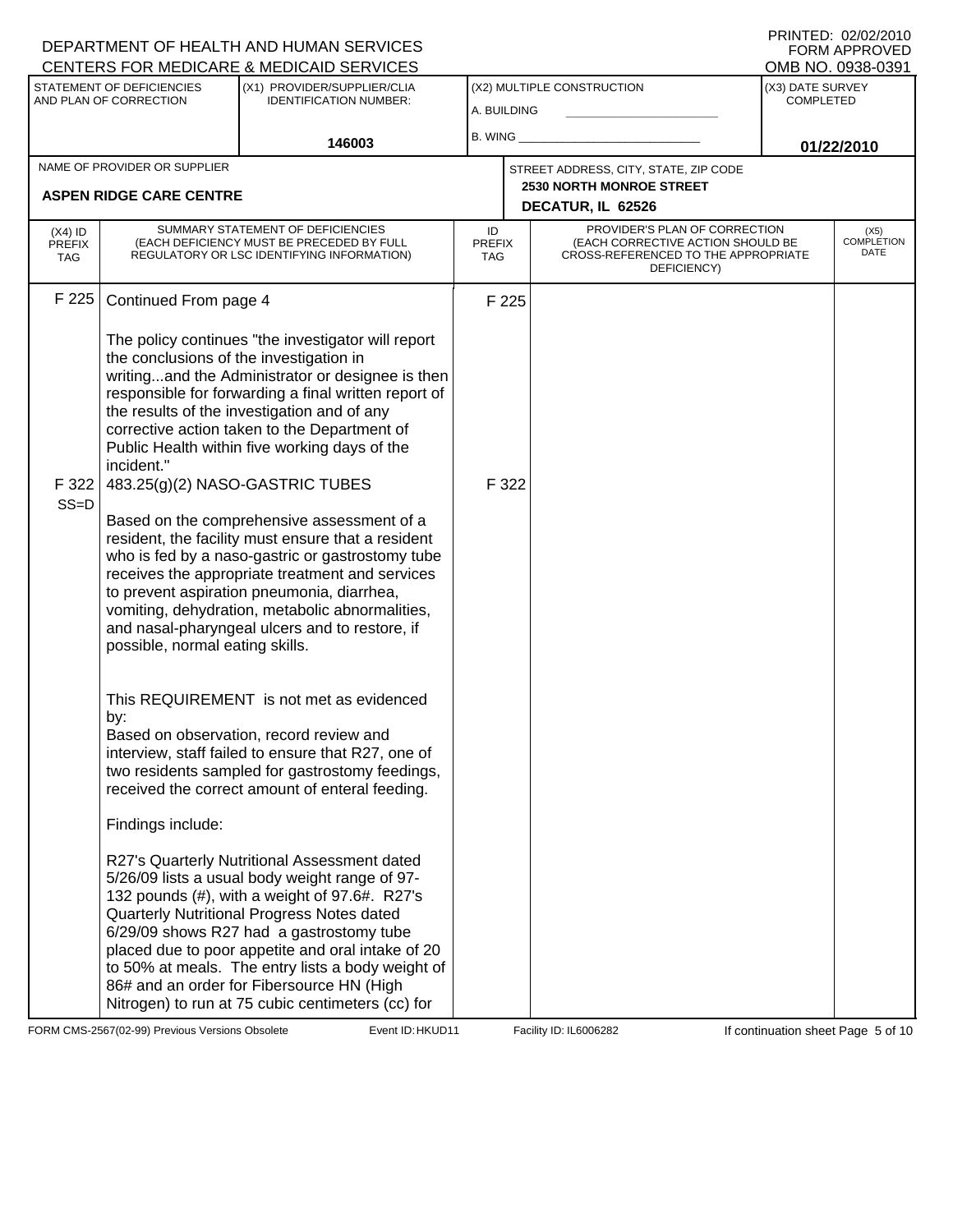|                                   |                                                                                                                                                                                | DEPARTMENT OF HEALTH AND HUMAN SERVICES<br>CENTERS FOR MEDICARE & MEDICAID SERVICES                                                                                                                                                                                                                                                                                                                                                                                                                                                                                                                                                                                                                                                                                                                                                                                                                                                                                                                                                                                                                                                                                                                                                                                                                                                                                                                                                                                                                                                                                                                                          |                                   |       |                                                                                                                          |                                      | FORM APPROVED<br>OMB NO. 0938-0391 |  |
|-----------------------------------|--------------------------------------------------------------------------------------------------------------------------------------------------------------------------------|------------------------------------------------------------------------------------------------------------------------------------------------------------------------------------------------------------------------------------------------------------------------------------------------------------------------------------------------------------------------------------------------------------------------------------------------------------------------------------------------------------------------------------------------------------------------------------------------------------------------------------------------------------------------------------------------------------------------------------------------------------------------------------------------------------------------------------------------------------------------------------------------------------------------------------------------------------------------------------------------------------------------------------------------------------------------------------------------------------------------------------------------------------------------------------------------------------------------------------------------------------------------------------------------------------------------------------------------------------------------------------------------------------------------------------------------------------------------------------------------------------------------------------------------------------------------------------------------------------------------------|-----------------------------------|-------|--------------------------------------------------------------------------------------------------------------------------|--------------------------------------|------------------------------------|--|
|                                   | STATEMENT OF DEFICIENCIES<br>AND PLAN OF CORRECTION                                                                                                                            | (X1) PROVIDER/SUPPLIER/CLIA<br><b>IDENTIFICATION NUMBER:</b>                                                                                                                                                                                                                                                                                                                                                                                                                                                                                                                                                                                                                                                                                                                                                                                                                                                                                                                                                                                                                                                                                                                                                                                                                                                                                                                                                                                                                                                                                                                                                                 | A. BUILDING                       |       | (X2) MULTIPLE CONSTRUCTION                                                                                               | (X3) DATE SURVEY<br><b>COMPLETED</b> |                                    |  |
|                                   |                                                                                                                                                                                | 146003                                                                                                                                                                                                                                                                                                                                                                                                                                                                                                                                                                                                                                                                                                                                                                                                                                                                                                                                                                                                                                                                                                                                                                                                                                                                                                                                                                                                                                                                                                                                                                                                                       | B. WING_                          |       |                                                                                                                          |                                      | 01/22/2010                         |  |
|                                   | NAME OF PROVIDER OR SUPPLIER                                                                                                                                                   |                                                                                                                                                                                                                                                                                                                                                                                                                                                                                                                                                                                                                                                                                                                                                                                                                                                                                                                                                                                                                                                                                                                                                                                                                                                                                                                                                                                                                                                                                                                                                                                                                              |                                   |       | STREET ADDRESS, CITY, STATE, ZIP CODE                                                                                    |                                      |                                    |  |
|                                   | <b>ASPEN RIDGE CARE CENTRE</b>                                                                                                                                                 |                                                                                                                                                                                                                                                                                                                                                                                                                                                                                                                                                                                                                                                                                                                                                                                                                                                                                                                                                                                                                                                                                                                                                                                                                                                                                                                                                                                                                                                                                                                                                                                                                              |                                   |       | <b>2530 NORTH MONROE STREET</b><br>DECATUR, IL 62526                                                                     |                                      |                                    |  |
| $(X4)$ ID<br><b>PREFIX</b><br>TAG |                                                                                                                                                                                | SUMMARY STATEMENT OF DEFICIENCIES<br>(EACH DEFICIENCY MUST BE PRECEDED BY FULL<br>REGULATORY OR LSC IDENTIFYING INFORMATION)                                                                                                                                                                                                                                                                                                                                                                                                                                                                                                                                                                                                                                                                                                                                                                                                                                                                                                                                                                                                                                                                                                                                                                                                                                                                                                                                                                                                                                                                                                 | ID<br><b>PREFIX</b><br><b>TAG</b> |       | PROVIDER'S PLAN OF CORRECTION<br>(EACH CORRECTIVE ACTION SHOULD BE<br>CROSS-REFERENCED TO THE APPROPRIATE<br>DEFICIENCY) |                                      | (X5)<br><b>COMPLETION</b><br>DATE  |  |
| F 322                             | Continued From page 5<br>Registered Dietitian, dated 11/28/09,<br>increased to 85cc to run for 16 hours.<br>along with the gastrostomy feeding.<br>continued to be turned off. | 16 hours. R27's Client Detail Report for weight<br>shows weights of 95.6# on 9/8/09, 97.9# on<br>10/6/09, 95.5# on 11/10/09, 98.3# on 12/8/09,<br>96.6# on 1/12/10 and 99.6# on 1/14/10. The<br>Nutritional Progress Notes written by the<br>recommended R27's enteral feeding be<br>R27's January 2010 Physician's Order Sheet<br>(POS) lists an order for Fibersource HN to run at<br>a rate of 85cc per hour from 6p.m. until 10 a.m.<br>This would provide R27 with a total of 1360cc of<br>Fibersource HN each day. The POS indicates<br>R27 was also to receive a Mechanical Soft diet<br>On 1/20/10 at 3:30 p.m. R27 had a 1500cc<br>container of Fibersource HN enteral feeding<br>hanging at the bedside, with approximately<br>1425cc remaining in the bottle. The product label<br>indicated it was hung on 1/20/10 at 8:00 a.m. with<br>a flow rate of 85cc per hour. On 1/21/10 at 9:20<br>a.m. this same bottle had approximately 350cc of<br>feeding remaining in the bottle and the feeding<br>was shut off. At 9:40 a.m. R27's feeding<br>On 1/21/10 at 10:00 a.m. E3, Registered Nurse,<br>stated she had turned off R27's enteral feeding<br>at 9:15 a.m., stating, "I took her off a little early."<br>E3 acknowledged R27's Physician's Order was<br>for the feeding to run until 10:00 a.m. When<br>asked how E3 calculates the amount of feeding<br>R27 receives on her shift, E3 stated she multiples<br>the flow rate of 85cc by the number of hours the<br>feeding ran. E3 stated some staff use the enteral<br>pump reading to determine the amount<br>administered. E3 attempted to retrieve the |                                   | F 322 |                                                                                                                          |                                      |                                    |  |

FORM CMS-2567(02-99) Previous Versions Obsolete Event ID: HKUD11 Facility ID: IL6006282 If continuation sheet Page 6 of 10

DEPARTMENT OF HEALTH AND HUMAN SERVICES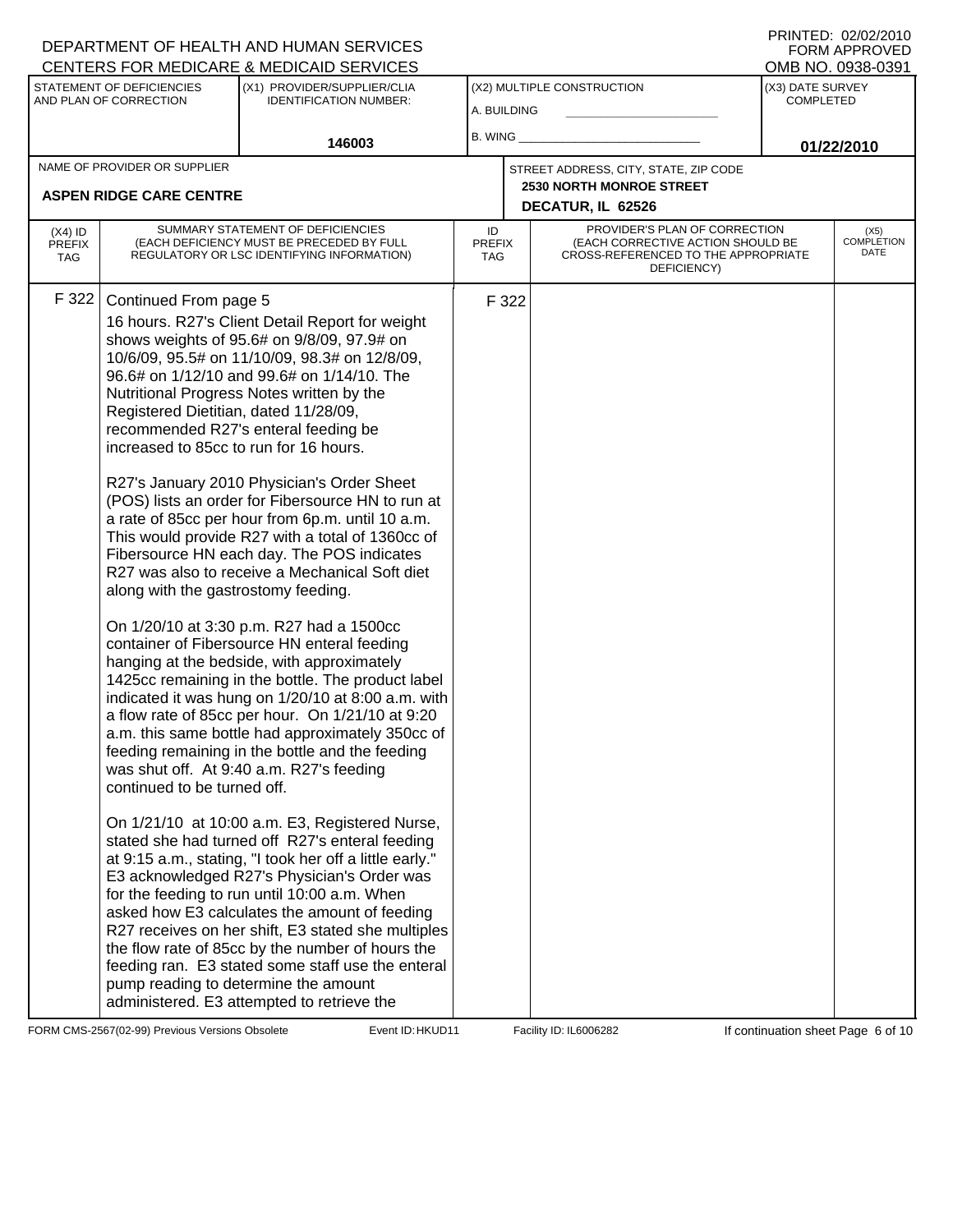|                                          |                                                     | DEPARTMENT OF HEALTH AND HUMAN SERVICES<br><b>CENTERS FOR MEDICARE &amp; MEDICAID SERVICES</b>                                                                                                                                                                                                                                                                                                                                                                                                                                                                                                                                                                                                                                                                              |                                   |       |                                                                                                                          |                                      | FNINIEU. UZIUZIZUTU<br><b>FORM APPROVED</b><br>OMB NO. 0938-0391 |
|------------------------------------------|-----------------------------------------------------|-----------------------------------------------------------------------------------------------------------------------------------------------------------------------------------------------------------------------------------------------------------------------------------------------------------------------------------------------------------------------------------------------------------------------------------------------------------------------------------------------------------------------------------------------------------------------------------------------------------------------------------------------------------------------------------------------------------------------------------------------------------------------------|-----------------------------------|-------|--------------------------------------------------------------------------------------------------------------------------|--------------------------------------|------------------------------------------------------------------|
|                                          | STATEMENT OF DEFICIENCIES<br>AND PLAN OF CORRECTION | (X1) PROVIDER/SUPPLIER/CLIA<br><b>IDENTIFICATION NUMBER:</b>                                                                                                                                                                                                                                                                                                                                                                                                                                                                                                                                                                                                                                                                                                                | A. BUILDING                       |       | (X2) MULTIPLE CONSTRUCTION                                                                                               | (X3) DATE SURVEY<br><b>COMPLETED</b> |                                                                  |
|                                          |                                                     | 146003                                                                                                                                                                                                                                                                                                                                                                                                                                                                                                                                                                                                                                                                                                                                                                      | B. WING                           |       |                                                                                                                          |                                      | 01/22/2010                                                       |
|                                          | NAME OF PROVIDER OR SUPPLIER                        |                                                                                                                                                                                                                                                                                                                                                                                                                                                                                                                                                                                                                                                                                                                                                                             |                                   |       | STREET ADDRESS, CITY, STATE, ZIP CODE<br><b>2530 NORTH MONROE STREET</b>                                                 |                                      |                                                                  |
|                                          | <b>ASPEN RIDGE CARE CENTRE</b>                      |                                                                                                                                                                                                                                                                                                                                                                                                                                                                                                                                                                                                                                                                                                                                                                             |                                   |       | DECATUR, IL 62526                                                                                                        |                                      |                                                                  |
| $(X4)$ ID<br><b>PREFIX</b><br><b>TAG</b> |                                                     | SUMMARY STATEMENT OF DEFICIENCIES<br>(EACH DEFICIENCY MUST BE PRECEDED BY FULL<br>REGULATORY OR LSC IDENTIFYING INFORMATION)                                                                                                                                                                                                                                                                                                                                                                                                                                                                                                                                                                                                                                                | ID<br><b>PREFIX</b><br><b>TAG</b> |       | PROVIDER'S PLAN OF CORRECTION<br>(EACH CORRECTIVE ACTION SHOULD BE<br>CROSS-REFERENCED TO THE APPROPRIATE<br>DEFICIENCY) |                                      | (X5)<br><b>COMPLETION</b><br>DATE                                |
| F 322                                    | Continued From page 6<br>she turned it off.         | amount infused from the pump, but stated the<br>pump must have cleared the information when<br>On 1/21/10 at 10:30 a.m. E3 acknowledged R27<br>had approximately 375cc of Fibersource feeding                                                                                                                                                                                                                                                                                                                                                                                                                                                                                                                                                                               |                                   | F 322 |                                                                                                                          |                                      |                                                                  |
| F363<br>$SS = F$                         | the night shift.<br><b>ADEQUACY</b>                 | remaining in the bottle, dated as hung on 1/20/10<br>at 8:00 a.m. If administered according to the<br>order, the full bottle of 1500cc Fibersource hung<br>at 8:00 a.m. on 1/20/10, would have run from<br>8a.m.-10a.m. (two hours) and again from 6p.m.<br>on 1/20/10 until 10a.m. on 1/21/10 (16 hours), for<br>a total of 18 hours. At 85cc per hour, this would<br>provided R27 with 1530cc of feeding and the<br>bottle would have been fully used. E3 confirmed<br>this and stated she had not received report of<br>the previous shifts turning the feeding off. E3 was<br>unable to explain the discrepancy. The Intake<br>and Output record for 1/20-1/21/10 lists enteral<br>intake of 430cc on the evening shift and 669cc on<br>483.35(c) MENUS AND NUTRITIONAL |                                   | F 363 |                                                                                                                          |                                      |                                                                  |
|                                          | and be followed.                                    | Menus must meet the nutritional needs of<br>residents in accordance with the recommended<br>dietary allowances of the Food and Nutrition<br>Board of the National Research Council, National<br>Academy of Sciences; be prepared in advance;                                                                                                                                                                                                                                                                                                                                                                                                                                                                                                                                |                                   |       |                                                                                                                          |                                      |                                                                  |
|                                          | by:                                                 | This REQUIREMENT is not met as evidenced<br>Based on observation, record review and<br>interview, the facility failed to ensure that 165 of<br>173 residents received the planned three ounces<br>(oz) of protein for the 1-20-10 lunch meal.                                                                                                                                                                                                                                                                                                                                                                                                                                                                                                                               |                                   |       |                                                                                                                          |                                      |                                                                  |

FORM CMS-2567(02-99) Previous Versions Obsolete Event ID: HKUD11 Facility ID: IL6006282 If continuation sheet Page 7 of 10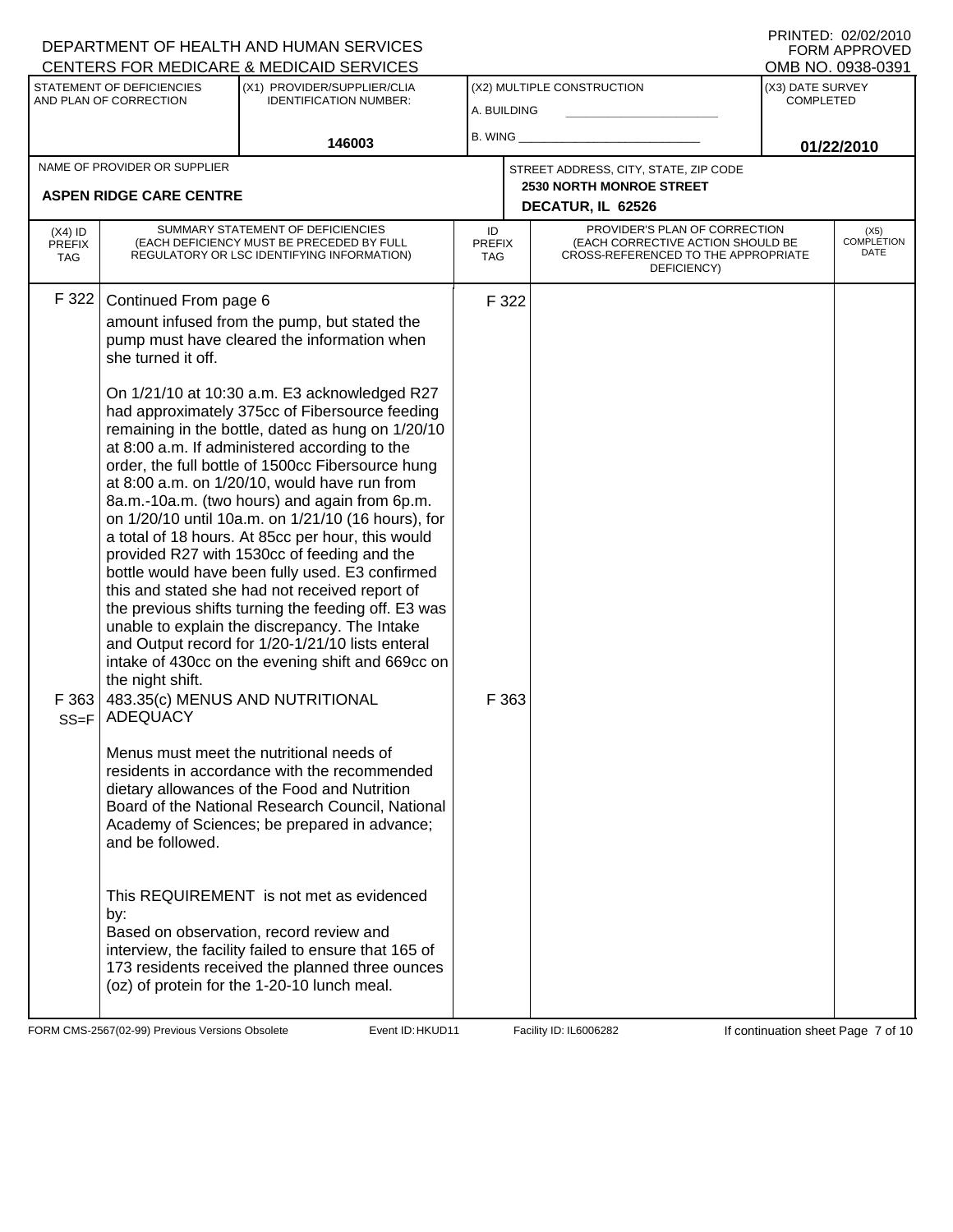|                                          |                                                                                                                                                                                                                         | DEPARTMENT OF HEALTH AND HUMAN SERVICES<br>CENTERS FOR MEDICARE & MEDICAID SERVICES                                                                                                                                                                                                                                                                                                                                                                                                                                                                                                                                                                                                                                                                                                                                                                                                                                                                                                                                                                                                                                                                                                                                                                                                                   |                                   |                                                                                                                          |                                      | FNINTED. UZ/UZ/ZUTU<br><b>FORM APPROVED</b><br>OMB NO. 0938-0391 |
|------------------------------------------|-------------------------------------------------------------------------------------------------------------------------------------------------------------------------------------------------------------------------|-------------------------------------------------------------------------------------------------------------------------------------------------------------------------------------------------------------------------------------------------------------------------------------------------------------------------------------------------------------------------------------------------------------------------------------------------------------------------------------------------------------------------------------------------------------------------------------------------------------------------------------------------------------------------------------------------------------------------------------------------------------------------------------------------------------------------------------------------------------------------------------------------------------------------------------------------------------------------------------------------------------------------------------------------------------------------------------------------------------------------------------------------------------------------------------------------------------------------------------------------------------------------------------------------------|-----------------------------------|--------------------------------------------------------------------------------------------------------------------------|--------------------------------------|------------------------------------------------------------------|
|                                          | STATEMENT OF DEFICIENCIES<br>AND PLAN OF CORRECTION                                                                                                                                                                     | (X1) PROVIDER/SUPPLIER/CLIA<br><b>IDENTIFICATION NUMBER:</b>                                                                                                                                                                                                                                                                                                                                                                                                                                                                                                                                                                                                                                                                                                                                                                                                                                                                                                                                                                                                                                                                                                                                                                                                                                          | A. BUILDING                       | (X2) MULTIPLE CONSTRUCTION                                                                                               | (X3) DATE SURVEY<br><b>COMPLETED</b> |                                                                  |
|                                          |                                                                                                                                                                                                                         | 146003                                                                                                                                                                                                                                                                                                                                                                                                                                                                                                                                                                                                                                                                                                                                                                                                                                                                                                                                                                                                                                                                                                                                                                                                                                                                                                | B. WING                           |                                                                                                                          |                                      | 01/22/2010                                                       |
|                                          | NAME OF PROVIDER OR SUPPLIER<br><b>ASPEN RIDGE CARE CENTRE</b>                                                                                                                                                          |                                                                                                                                                                                                                                                                                                                                                                                                                                                                                                                                                                                                                                                                                                                                                                                                                                                                                                                                                                                                                                                                                                                                                                                                                                                                                                       |                                   | STREET ADDRESS, CITY, STATE, ZIP CODE<br><b>2530 NORTH MONROE STREET</b><br>DECATUR, IL 62526                            |                                      |                                                                  |
| $(X4)$ ID<br><b>PREFIX</b><br><b>TAG</b> |                                                                                                                                                                                                                         | SUMMARY STATEMENT OF DEFICIENCIES<br>(EACH DEFICIENCY MUST BE PRECEDED BY FULL<br>REGULATORY OR LSC IDENTIFYING INFORMATION)                                                                                                                                                                                                                                                                                                                                                                                                                                                                                                                                                                                                                                                                                                                                                                                                                                                                                                                                                                                                                                                                                                                                                                          | ID<br><b>PREFIX</b><br><b>TAG</b> | PROVIDER'S PLAN OF CORRECTION<br>(EACH CORRECTIVE ACTION SHOULD BE<br>CROSS-REFERENCED TO THE APPROPRIATE<br>DEFICIENCY) |                                      | (X5)<br><b>COMPLETION</b><br>DATE                                |
| F 363                                    | Continued From page 7<br>Findings include:<br>A. Puree:<br>the required three oz. portion.<br>B. Floor Trays:<br>3rd, 4th, and 5th floors. E4 stated that<br>of the required three oz. portion.<br>C. Main Dining Room: | According to the planned menu spreadsheet for<br>1-20-10, the meat was three oz. protein portion of<br>Breaded Pork Choppette. The facility used two<br>different venders for the pork choppette.<br>On 1-20-10 at 9:30 A.M., the cook, E5 pureed the<br>pork choppette. E5 stated that she was preparing<br>30 servings. E5 used 30 proportioned fully<br>cooked choppette with at least eight cups of broth<br>for the 30 servings. The label on the box for the<br>choppettes listed a 3.75 oz serving portion with a<br>2 oz equivalent of protein. The serving of the<br>puree was observed. According to the Dietary<br>Manager, E4, 29 puree portions were served by<br>the Cook, E6. E6 counted six servings were left<br>over after the completion of serving all of the<br>pureed diets. As a result, the residents on a<br>puree diet received 1.75 oz. of protein instead of<br>During the lunch meal serving observation on<br>1-20-10, the same type of Breaded Pork<br>Choppettes used for the pureed pork choppettes<br>were served to the residents eating on the 2nd,<br>approximately 65 residents eat on these floors.<br>The residents received two oz. of protein instead<br>Following the completion of the serving of the<br>floor trays, a new steamtable pan of a different | F 363                             |                                                                                                                          |                                      |                                                                  |

FORM CMS-2567(02-99) Previous Versions Obsolete Event ID: HKUD11 Facility ID: IL6006282 If continuation sheet Page 8 of 10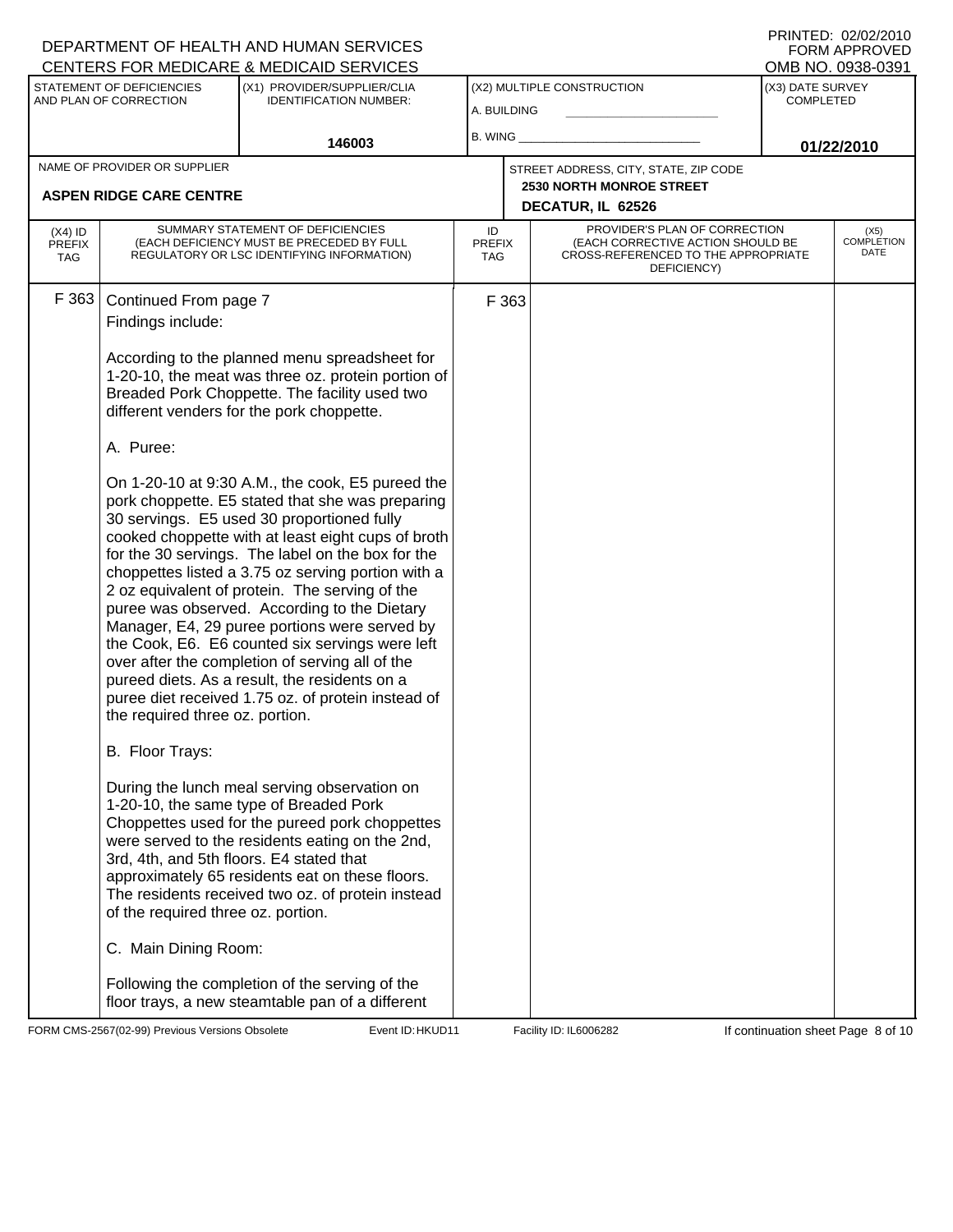|                                          |                                                                                                                                                                                 | DEPARTMENT OF HEALTH AND HUMAN SERVICES<br>CENTERS FOR MEDICARE & MEDICAID SERVICES                                                                                                                                                                                                                                                                                                                                                                                                                                                                                                                                            |                                   |                |                                                                                                                          |                                      | FNINTED. UZIUZIZUTU<br><b>FORM APPROVED</b><br>OMB NO. 0938-0391 |
|------------------------------------------|---------------------------------------------------------------------------------------------------------------------------------------------------------------------------------|--------------------------------------------------------------------------------------------------------------------------------------------------------------------------------------------------------------------------------------------------------------------------------------------------------------------------------------------------------------------------------------------------------------------------------------------------------------------------------------------------------------------------------------------------------------------------------------------------------------------------------|-----------------------------------|----------------|--------------------------------------------------------------------------------------------------------------------------|--------------------------------------|------------------------------------------------------------------|
|                                          | STATEMENT OF DEFICIENCIES<br>AND PLAN OF CORRECTION                                                                                                                             | (X1) PROVIDER/SUPPLIER/CLIA<br><b>IDENTIFICATION NUMBER:</b>                                                                                                                                                                                                                                                                                                                                                                                                                                                                                                                                                                   | A. BUILDING                       |                | (X2) MULTIPLE CONSTRUCTION                                                                                               | (X3) DATE SURVEY<br><b>COMPLETED</b> |                                                                  |
|                                          |                                                                                                                                                                                 | 146003                                                                                                                                                                                                                                                                                                                                                                                                                                                                                                                                                                                                                         | B. WING _                         |                |                                                                                                                          |                                      | 01/22/2010                                                       |
|                                          | NAME OF PROVIDER OR SUPPLIER<br><b>ASPEN RIDGE CARE CENTRE</b>                                                                                                                  |                                                                                                                                                                                                                                                                                                                                                                                                                                                                                                                                                                                                                                |                                   |                | STREET ADDRESS, CITY, STATE, ZIP CODE<br><b>2530 NORTH MONROE STREET</b><br>DECATUR, IL 62526                            |                                      |                                                                  |
| $(X4)$ ID<br><b>PREFIX</b><br><b>TAG</b> |                                                                                                                                                                                 | SUMMARY STATEMENT OF DEFICIENCIES<br>(EACH DEFICIENCY MUST BE PRECEDED BY FULL<br>REGULATORY OR LSC IDENTIFYING INFORMATION)                                                                                                                                                                                                                                                                                                                                                                                                                                                                                                   | ID<br><b>PREFIX</b><br><b>TAG</b> |                | PROVIDER'S PLAN OF CORRECTION<br>(EACH CORRECTIVE ACTION SHOULD BE<br>CROSS-REFERENCED TO THE APPROPRIATE<br>DEFICIENCY) |                                      | (X5)<br><b>COMPLETION</b><br>DATE                                |
| F 363<br>F465<br>$SS=D$                  | Continued From page 8<br>D. Substitute:<br>a protein substitute. According to E4,<br>provides 2.25 oz equivalent meat.<br><b>CONDITIONS</b><br>residents, staff and the public. | looking Breaded Pork Choppette was replaced<br>on the steamtable by E6. The resident meals<br>were served to the Main Dining room. E6 was<br>asked to remove the breading and the bones and<br>weighed the meat. Two sampled portions were<br>weighed. Each portion weighed 1.75 oz.<br>The facility used a fully cooked meatloaf slice as<br>approximately 20% of the residents requested<br>the meatloaf substitute. The manufacture listed<br>nutritional information stating that one slice<br>483.70(h) OTHER ENVIRONMENTAL<br>The facility must provide a safe, functional,<br>sanitary, and comfortable environment for |                                   | F 363<br>F 465 |                                                                                                                          |                                      |                                                                  |
|                                          | by:<br>safe and effective passage.<br>Finding include:                                                                                                                          | This REQUIREMENT is not met as evidenced<br>Based on observation, the facility failed to ensure<br>that one of four designated emergency exit<br>corridors were free of clutter and would allow<br>During observation of the service corridor on<br>1-19-10 and 1-20-10, the south side of the<br>corridor was used as storage. Multi tiered<br>storage racks and other storage racks remained<br>in the same location and partially obstructed the<br>corridor. The facility was storing clean linens,<br>laundry supplies, dietary chemicals, bread racks                                                                    |                                   |                |                                                                                                                          |                                      |                                                                  |

FORM CMS-2567(02-99) Previous Versions Obsolete Event ID: HKUD11 Facility ID: IL6006282 If continuation sheet Page 9 of 10